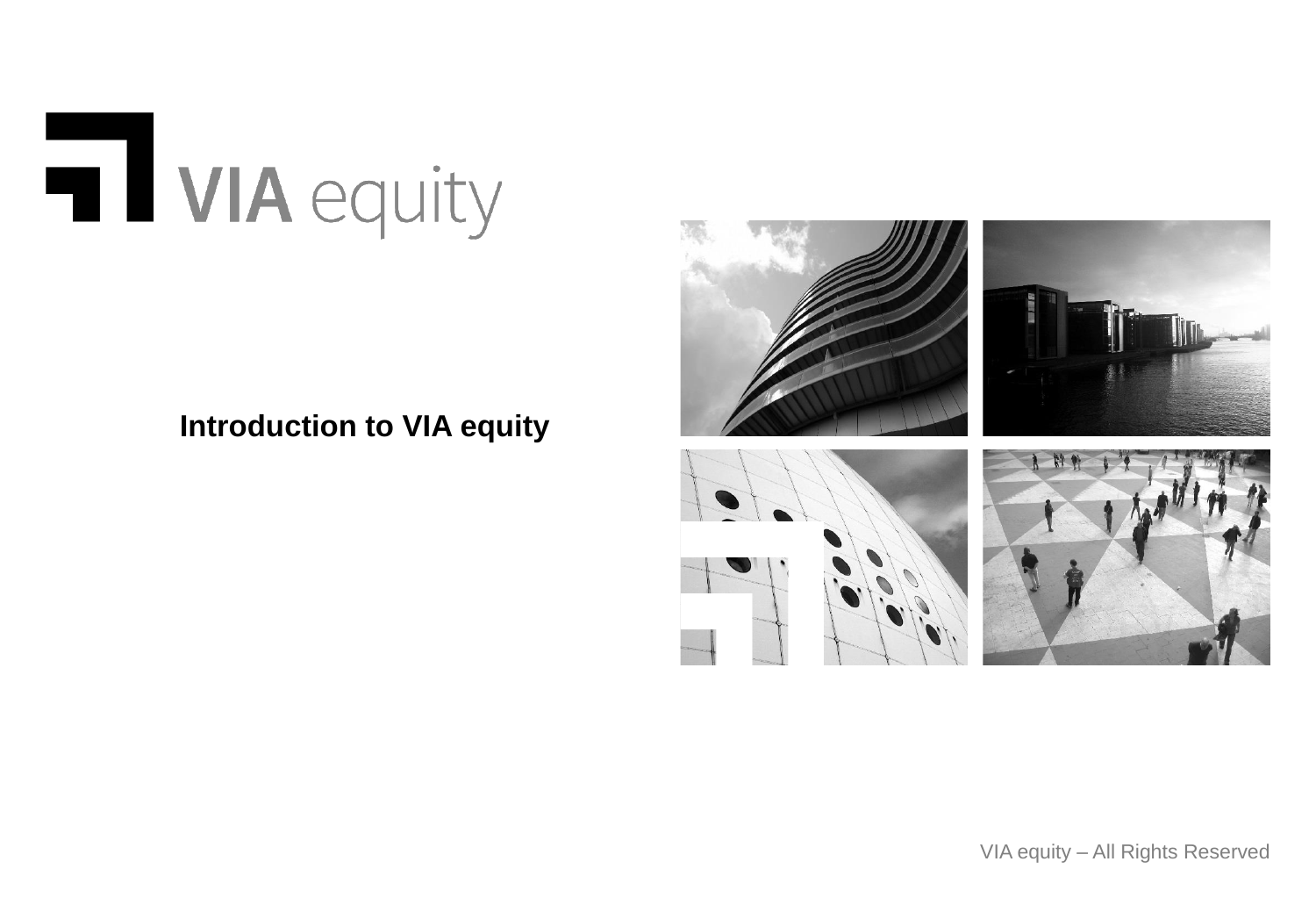# **An introduction to VIA equity**

**Table of contents**



# **VIA** equity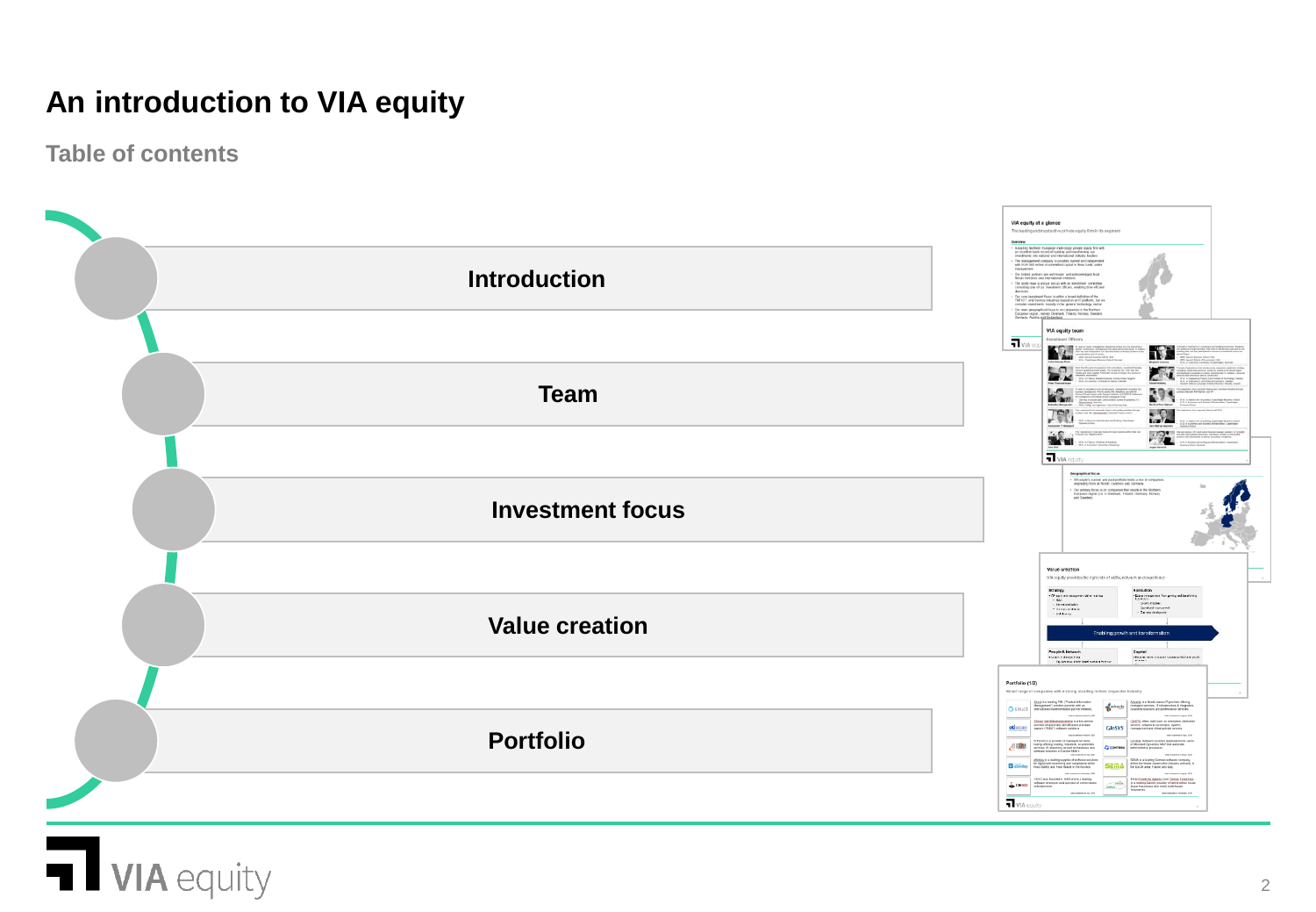# **VIA equity at a glance**

**The leading and most active private equity firm in its segment**

#### **Overview**

- VIA equity is a leading Northern European private equity buy-out firm with an excellent track record of building and transforming our investments into national and international industry leaders
- The management company is privately owned and independent with more than EUR 400 million in committed capital in four funds under management
- Our limited partners are well-known and acknowledged local Nordic investors and international investors
- The funds have a unique set-up enabling time efficient decisions
- Our core investment focus is within a broad definition of the TMT/ICT and Service industries based on an IT-platform, but we consider investments broadly in the general technology sector
- Our main geographical focus is on companies in the Northern European region, namely Denmark, Finland, Norway, Sweden, Germany, Austria and Switzerland



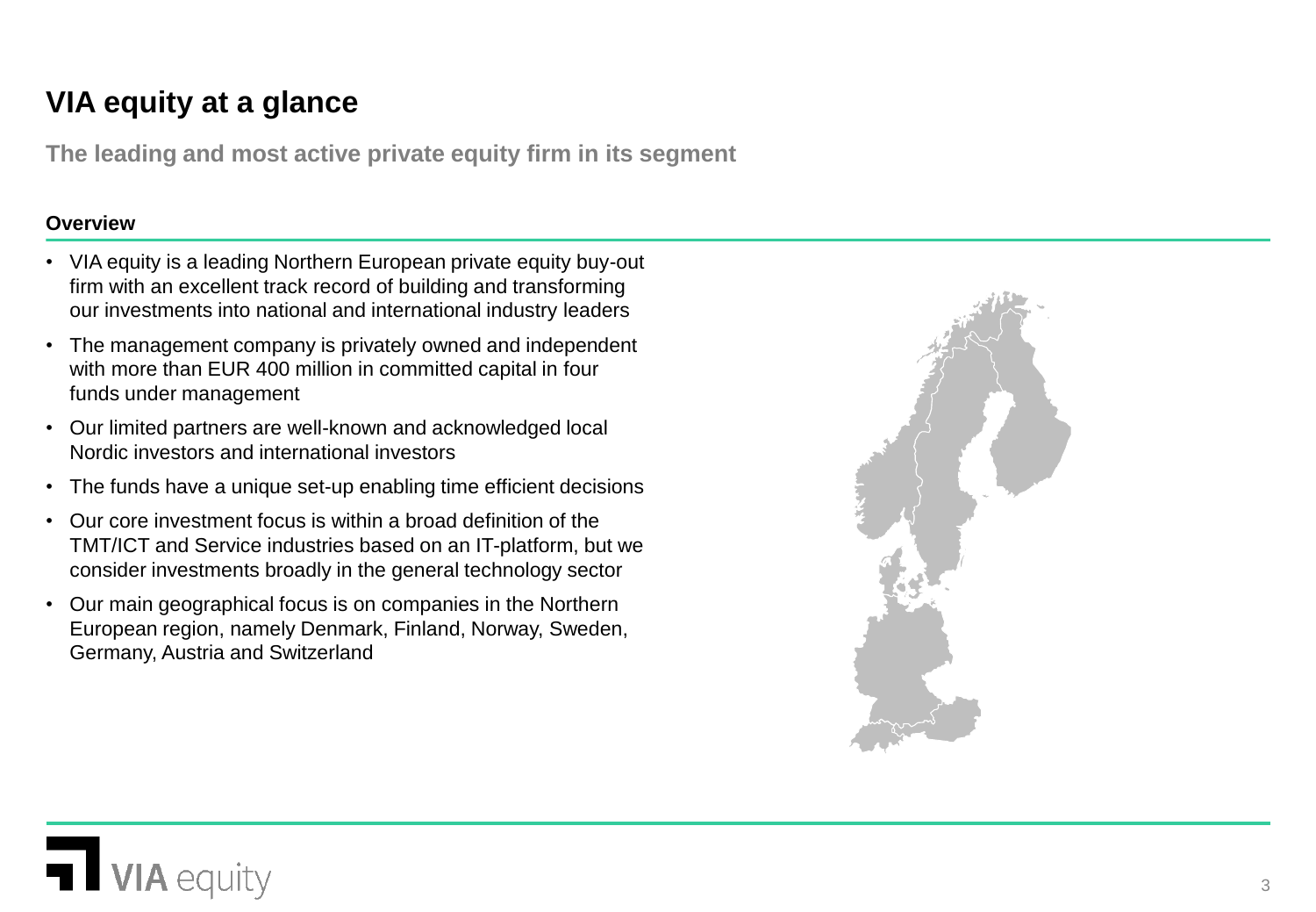# **VIA equity at a glance**

**Transparent investment structure**



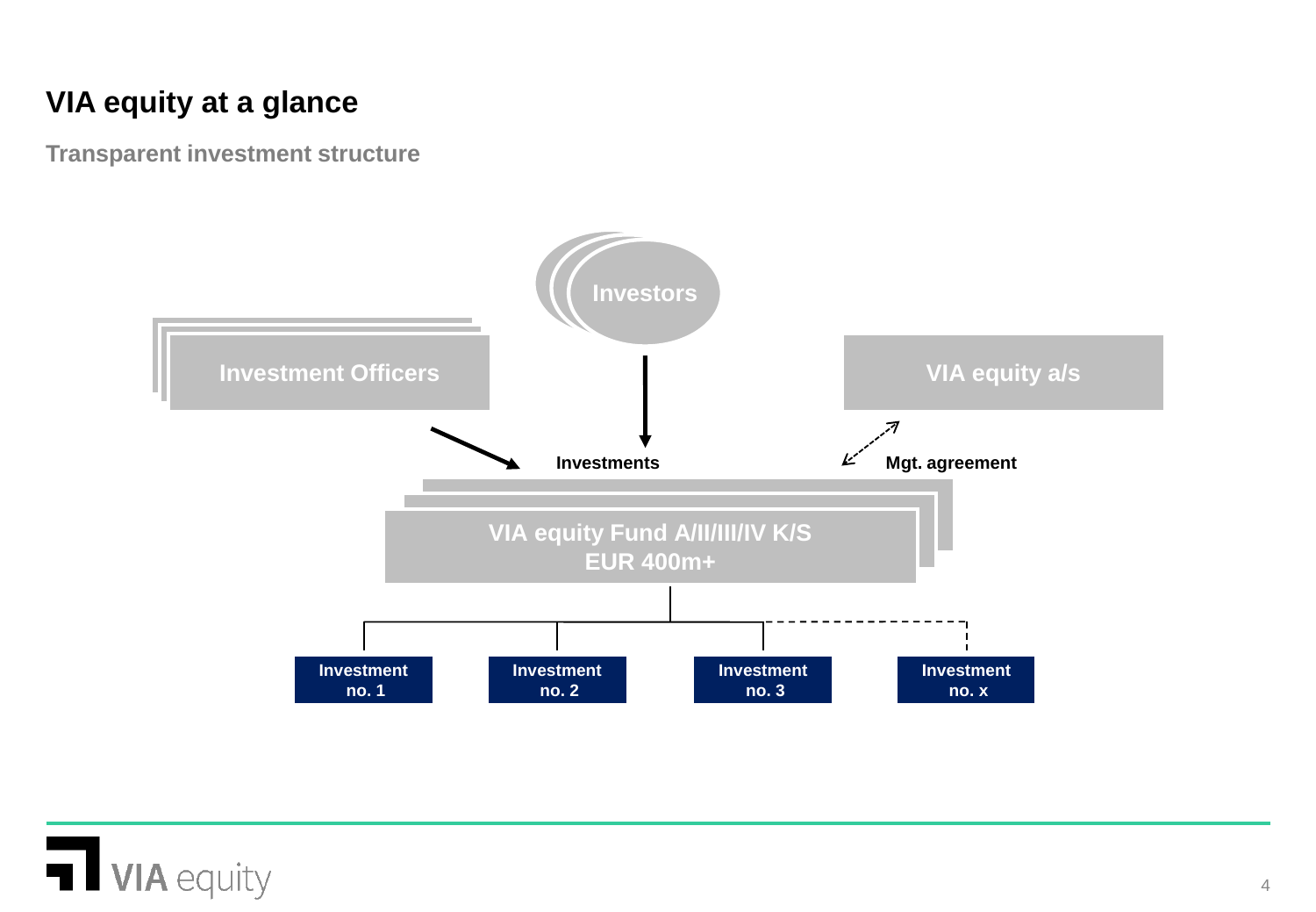## **VIA equity team**

#### **Investment Officers**

**Jens Doll**

**VIA** equity



**Jesper Hørsholt**

25 years of senior management experience serving as a top executive in global IT enterprises, management consulting and private equity. In addition John has held independent non-executive board of director positions in the communications and IT sectors.

- MBA, Harvard Business School, USA
- B.Sc., Copenhagen Business School, Denmark

5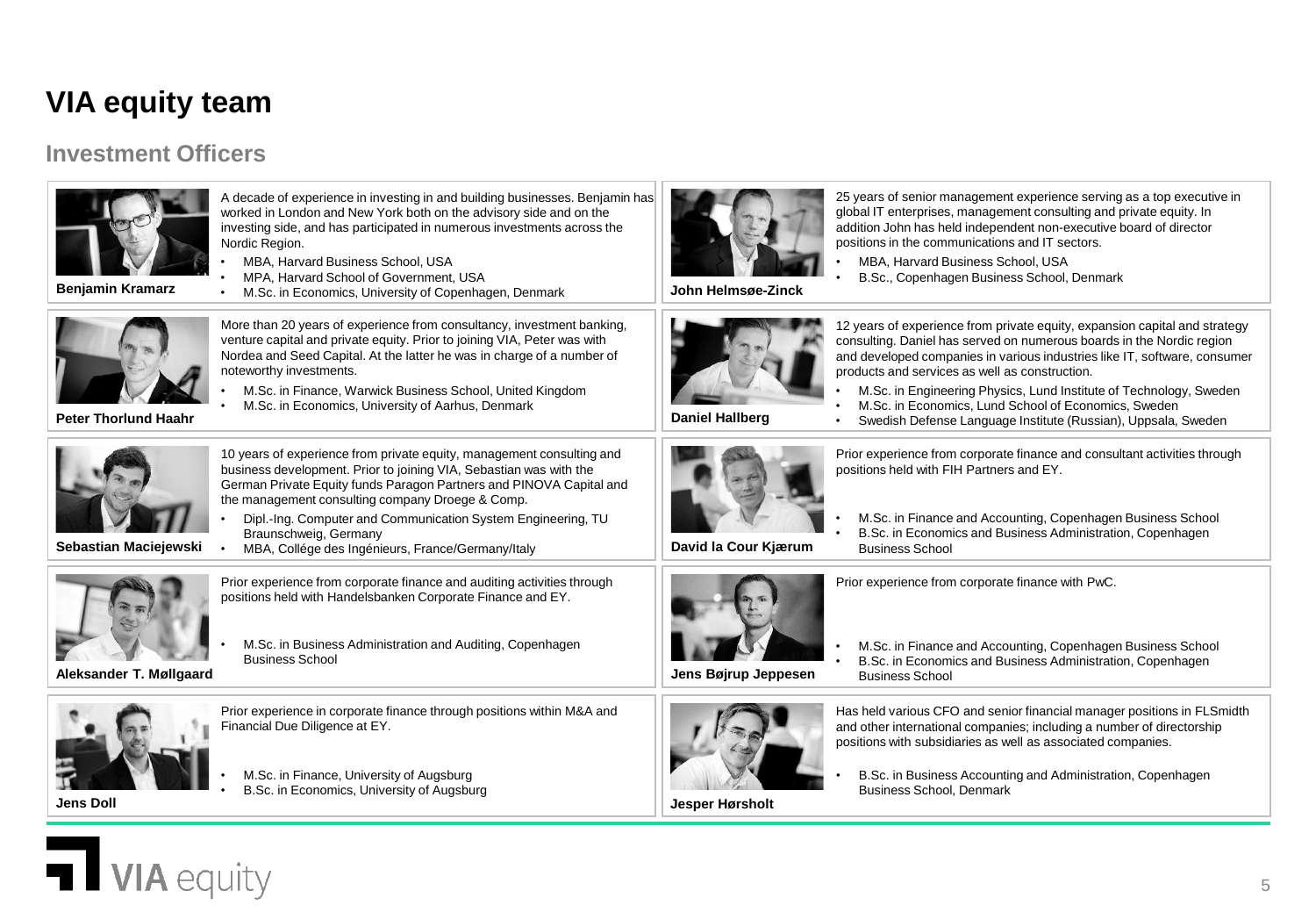## **Investment focus**

**Focus on companies in the Nordic countries and DACH region**

#### **Geographical focus**

- VIA equity's current and past portfolio holds a mix of companies originating from all Nordic countries and Germany
- Our geographical focus is on companies that reside in the Nordic countries and DACH region (i.e. in Denmark, Finland, Norway, Sweden Germany, Switzerland and Austria)



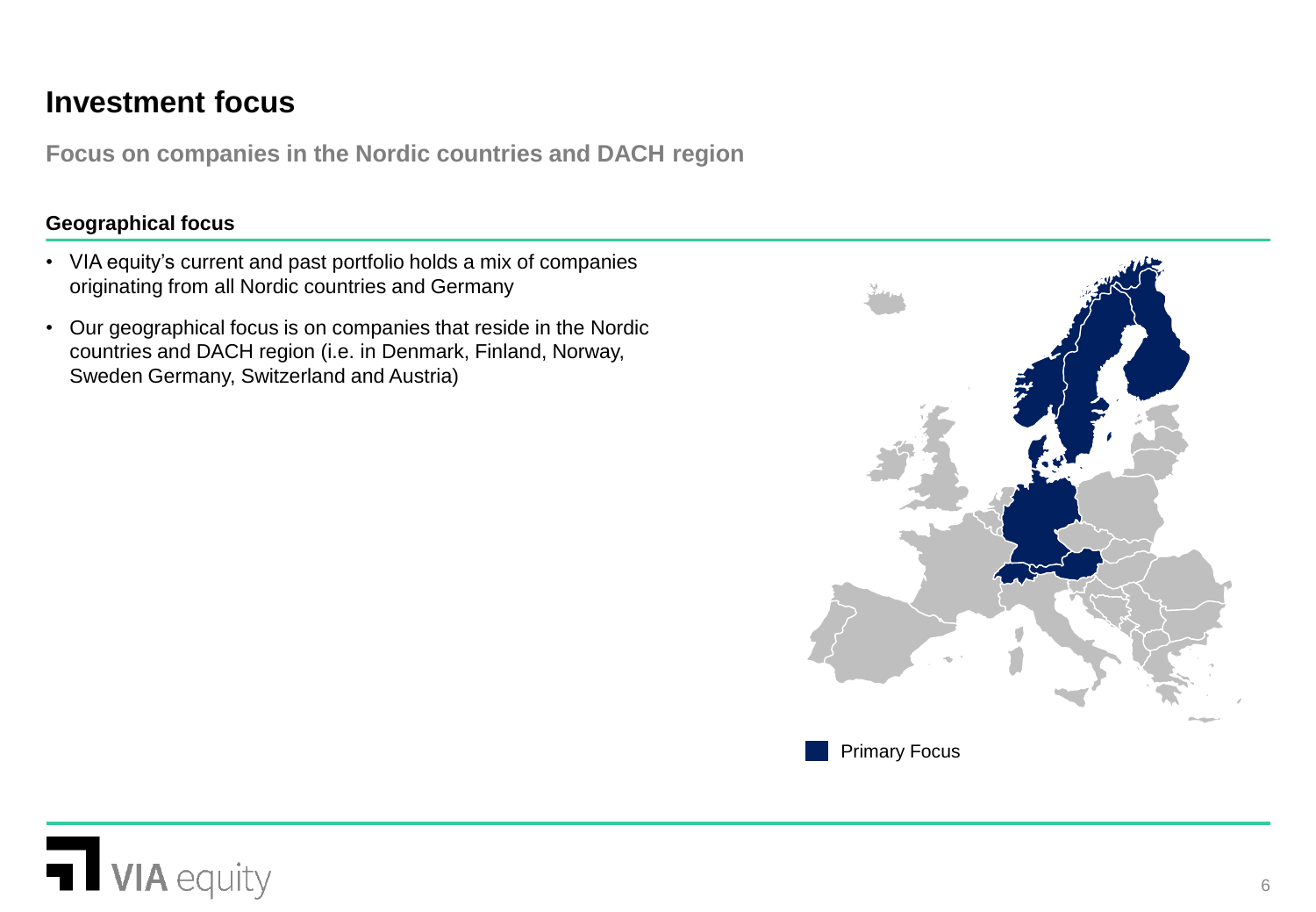## **Investment focus**

**IA** equity

**Broad primary TMT and Services investment focus**

#### **Sector focus**

- The VIA equity team has extensive experience from investing in, and successfully transforming, companies in a comprehensive set of industries
- The vast majority of VIA equity's investments is in software and IT related services companies
- However, given that we identify a "VIA angle" on an investment, we consider investments in a wide range of industries inside the technology sector i.e. our investment focus is within a broad definition of the TMT/ICT\* and Services industries

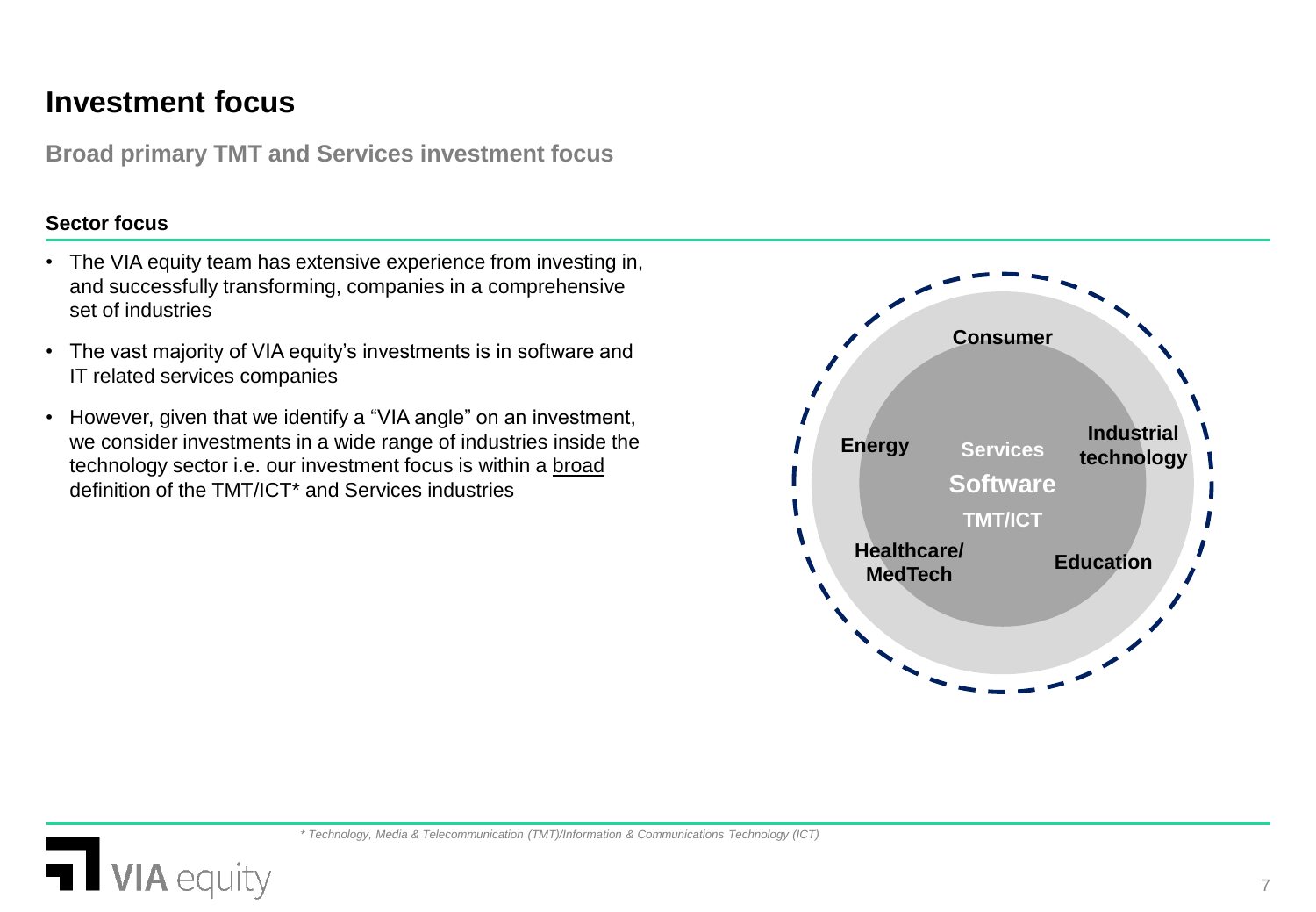## **Investment criteria**

**Investment criteria optimized for flexible investments**

| <b>Control</b>                    | • Majority, joint-control and minority equity investments<br>Influence regulated through Shareholder Agreement<br>$\bullet$                                                                                                                                    |
|-----------------------------------|----------------------------------------------------------------------------------------------------------------------------------------------------------------------------------------------------------------------------------------------------------------|
| <b>Size</b>                       | • All sizes but focus on smaller- to mid-sized companies<br>• Equity investments up to EUR 35 million                                                                                                                                                          |
| <b>Stage</b>                      | $\cdot$ LBO<br><b>MBO</b><br>$\bullet$<br><b>Growth Capital</b><br>$\bullet$                                                                                                                                                                                   |
| Company<br><b>Characteristics</b> | • Strong position with regional or global potential in its market<br>Substantial potential for top-line and earnings growth<br>$\bullet$<br>Market segment with attractive characteristics e.g. high growth, consolidation<br>$\bullet$<br>opportunities, etc. |

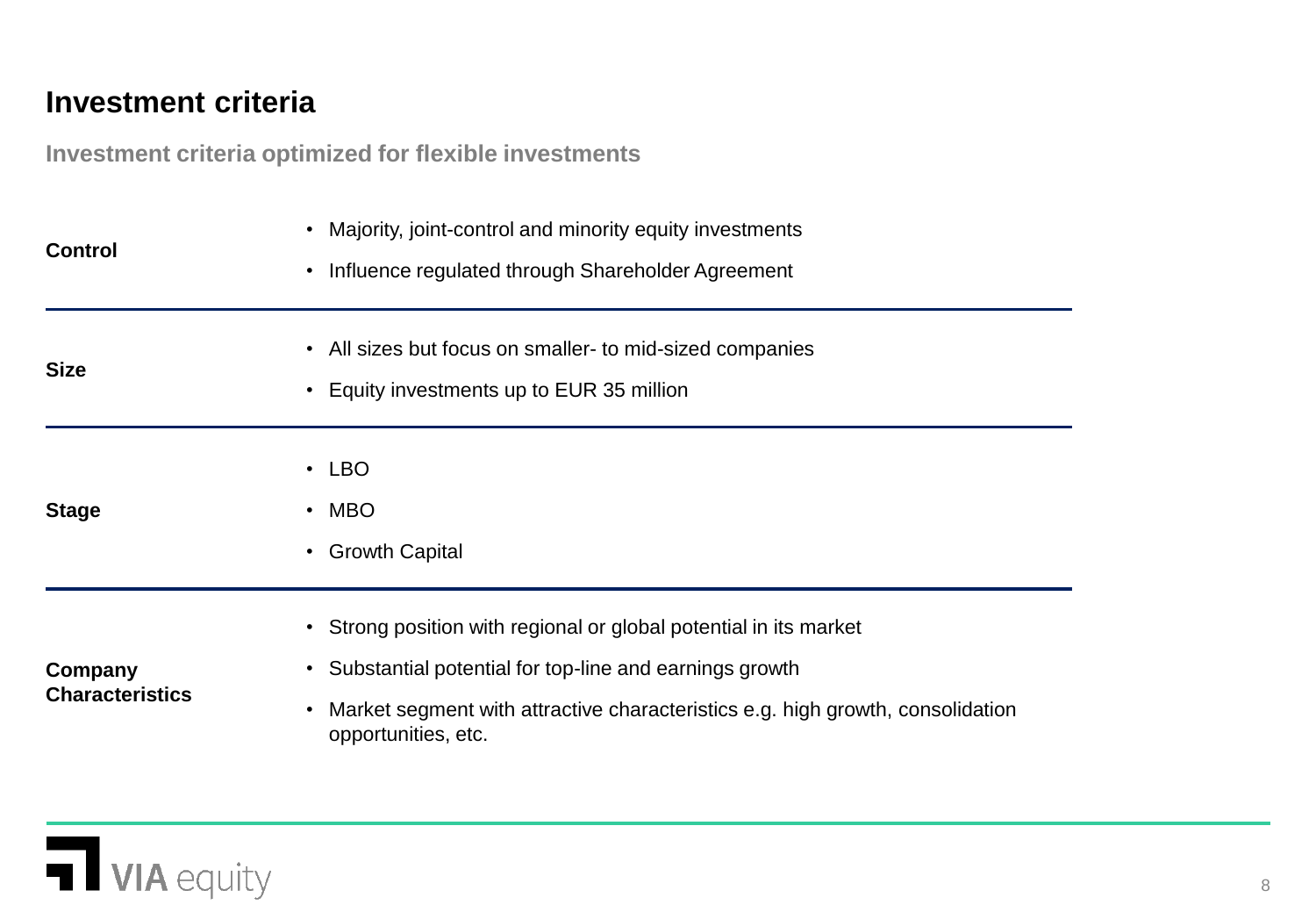## **Value creation**

**VIA equity provides the right mix of skills, network and experience** 

## **Strategy**

- VIA equity and management define roadmap
	- − M&A
	- − Internationalization
	- − Strategic positioning
	- − Exit planning

#### **Execution**

- Extensive experience from growing and transforming businesses
	- − Growth initiatives
	- − Operational improvement
	- − Business development

# Enabling growth and transformation

### **People & Network**

- Assists in strategic hiring
	- − Key personnel and/or board members from our international network
	- − Via investment officer always on the board

**IA** equity

#### **Capital**

- Financial power to support substantial M&A and growth initiatives
- We arrange the optimal financial structures and provide financial expertise

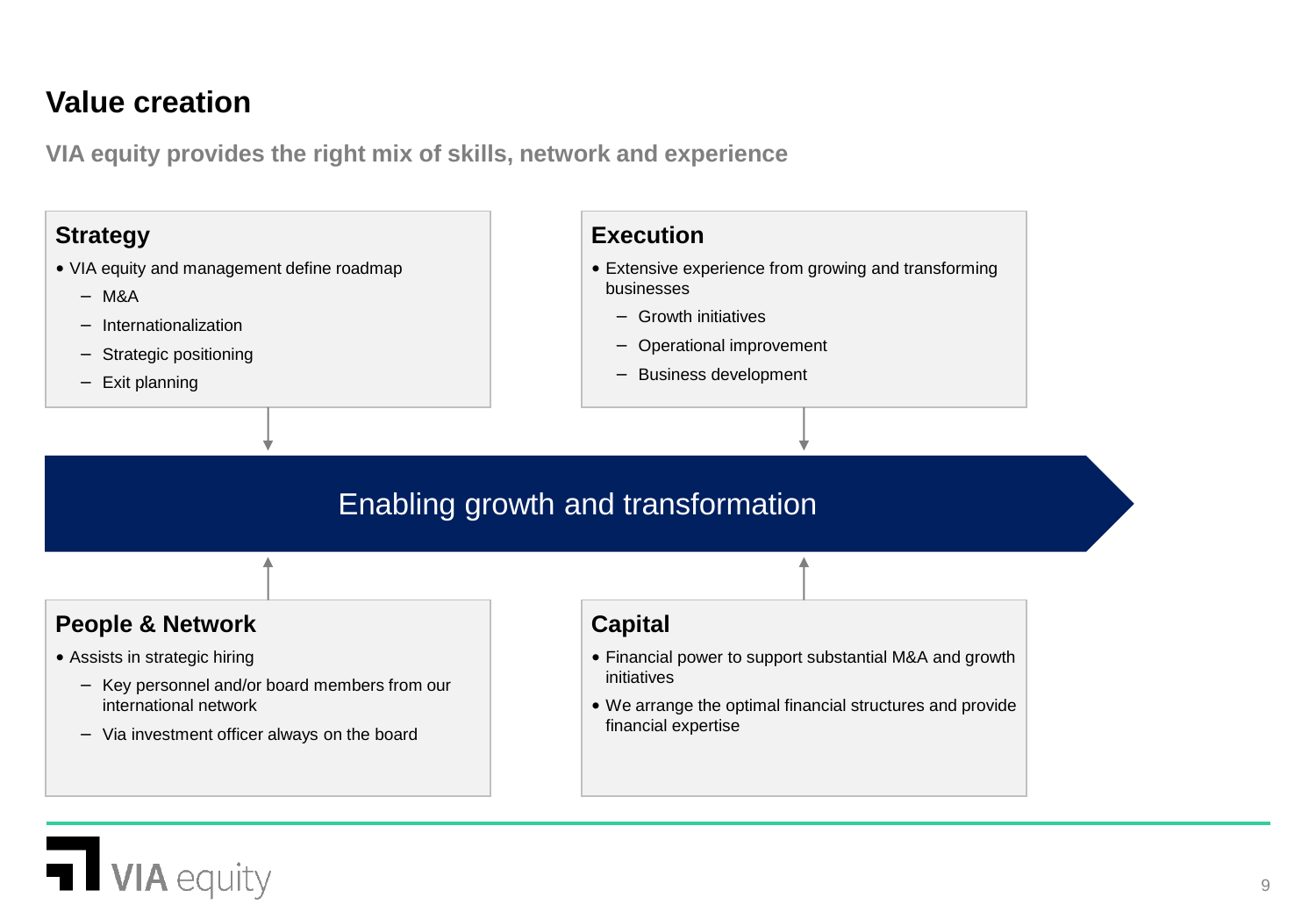## **Value creation**

**International network of industrial advisors**

**Finding Investing Developing Exiting**

- VIA equity holds a formalized and also an informal extensive international network of senior industrial advisors with a broad set of relevant backgrounds. Examples include:
	- − Senior executives (for example from Fortune 500 companies)
	- − Successful entrepreneurs
	- − Politicians
	- − Senior public sector professionals
- VIA equity continuously draws input from our advisors on matters including:
	- − Potential investments
	- − Industry and transaction due diligence
	- − Industry insights for business development and expansion
	- − Strategic hiring
	- − Exit positioning

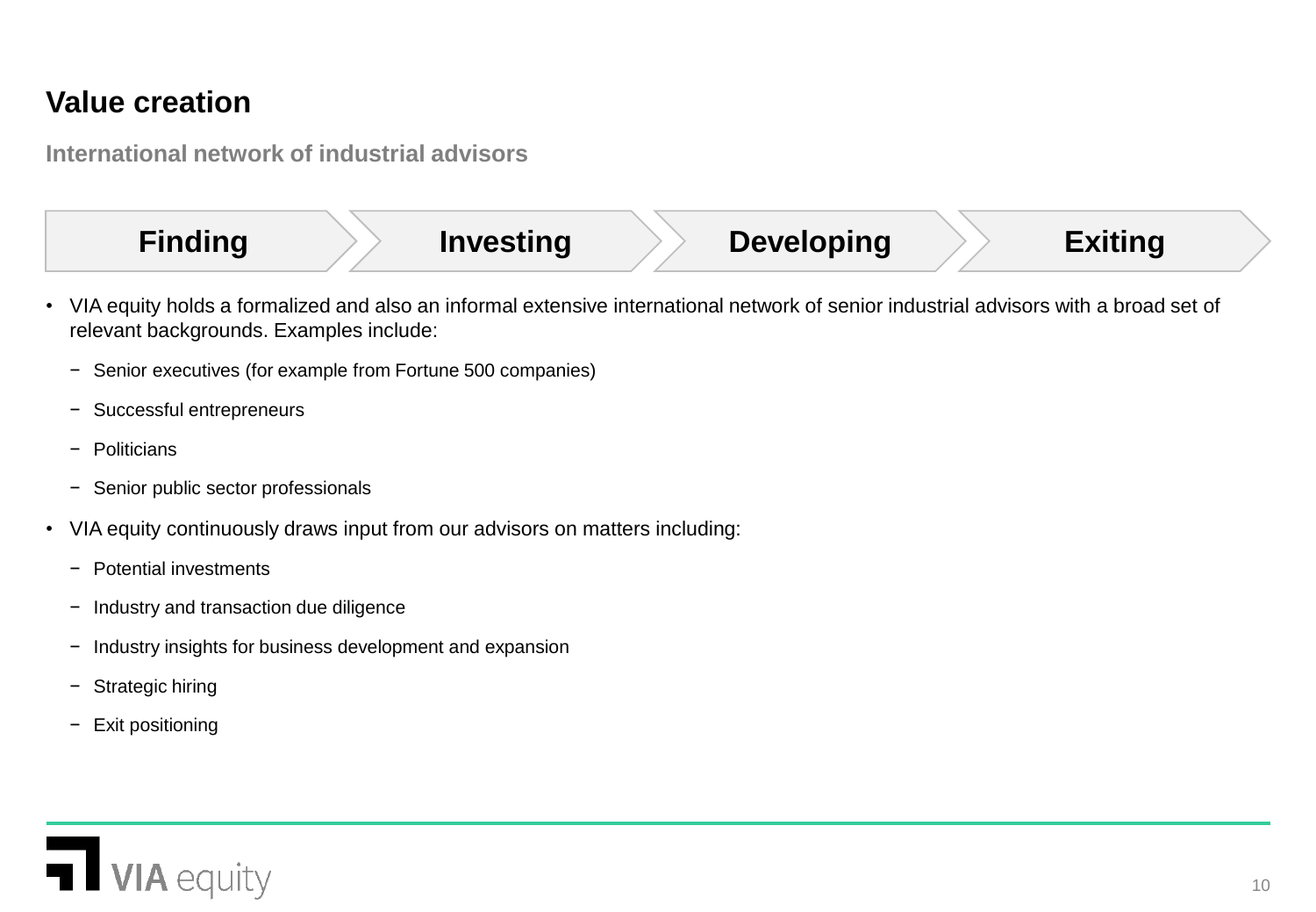# **Portfolio (1/2)**

**Broad range of companies with a strong standing in their respective industry**



Struct is a leading PIM ("Product Information Management") solution provider with an international implementation partner network.



Advania is a Nordic based IT-provider offering managed services, IT infrastructure & integration, business solutions and professional services.

*Initial investment in August, 2018* 



Etiscan Identifikationssysteme is a full-service provider of automatic identification and data capture ("AIDC") software solutions

*Initial investment in March, 2022*

*Initial investment in March, 2022* 



IT Forum is a provider of managed services, mainly offering hosting, helpdesk, on-premises services, IP-telephony as well as hardware and software solutions to Danish SMB's.

*Initial investment in July, 2021*



eSmiley is a leading supplier of software solutions for digital self-monitoring and compliance within Food Safety and Food Waste in the Nordics.

*Initial investment in November, 2020* 



CEGO was founded in 2000 and is a leading software developer and operator of online based entertainment.

*Initial investment in July, 2019* 



GleSYS offers IaaS such as colocation, dedicated servers, network & connection, system management and virtual private servers.

*Initial investment in May, 2018* 



Continia Software provides applications for users of Microsoft Dynamics NAV that automate administrative processes.

*Initial investment in March, 2018* 



SEMA is a leading German software company within the timber construction industry primarily in the DACH area, France and Italy.

*Initial investment in August, 2019* 



Frida Forsikring Agentur (and Domus Forsikring) is a leading Danish provider of latent defect house buyer insurances and newly build house insurances.

*Initial investment in November, 2018* 

11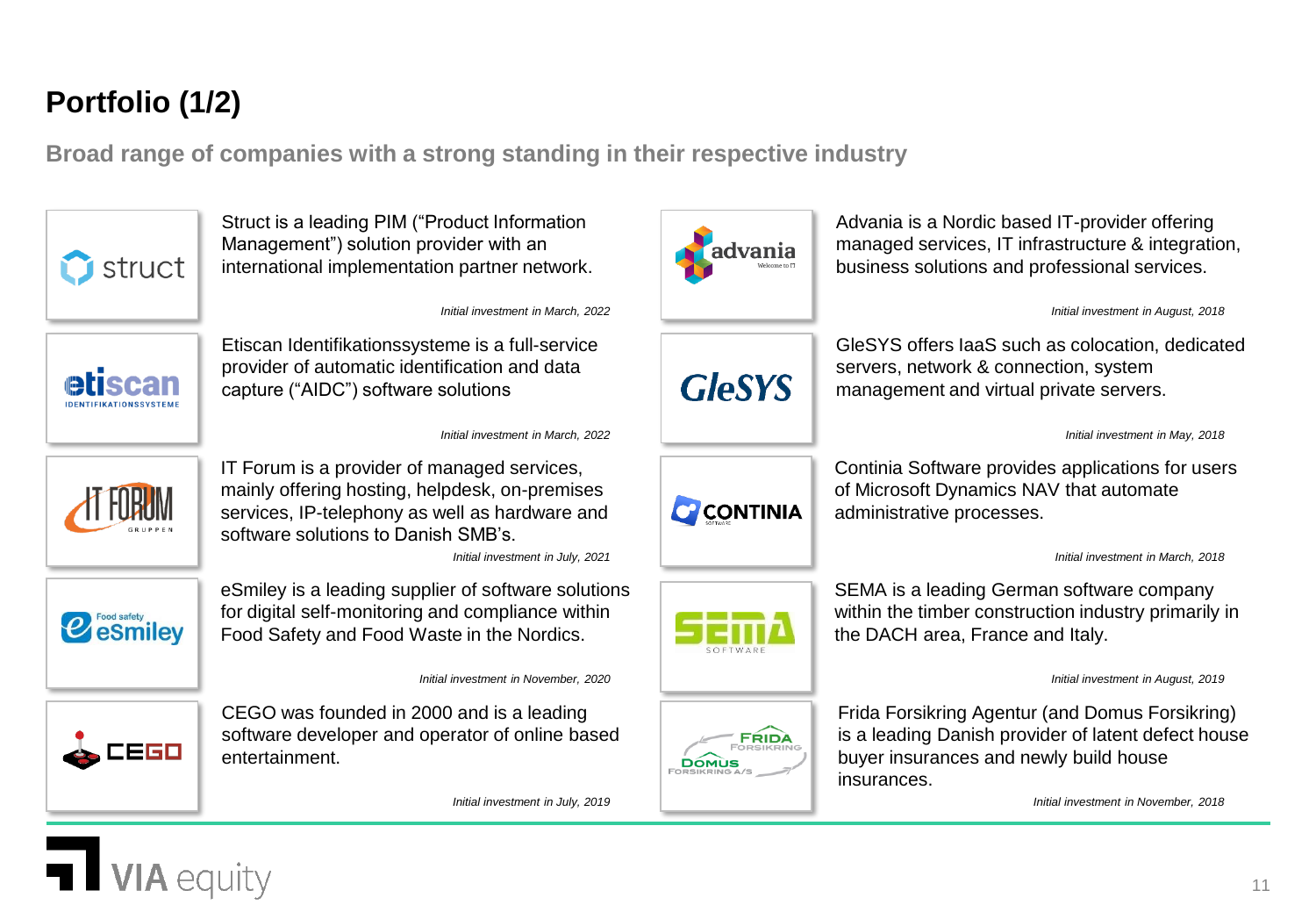# **Portfolio (2/2)**

**Broad range of companies with a strong standing in their respective industry**



Provider of enterprise software to the real estate agency industry. The solution includes CRM, process management, standardized website setup among others.

*Initial investment in August, 2018* 



Prominent global provider of online campaign analytics. Aggressive organic expansion in execution.

*Initial investment in December, 2009* 



Mansoft provides complementary products and services within IT infrastructure consulting and Microsoft SCCM.

*Initial investment in April, 2016* 

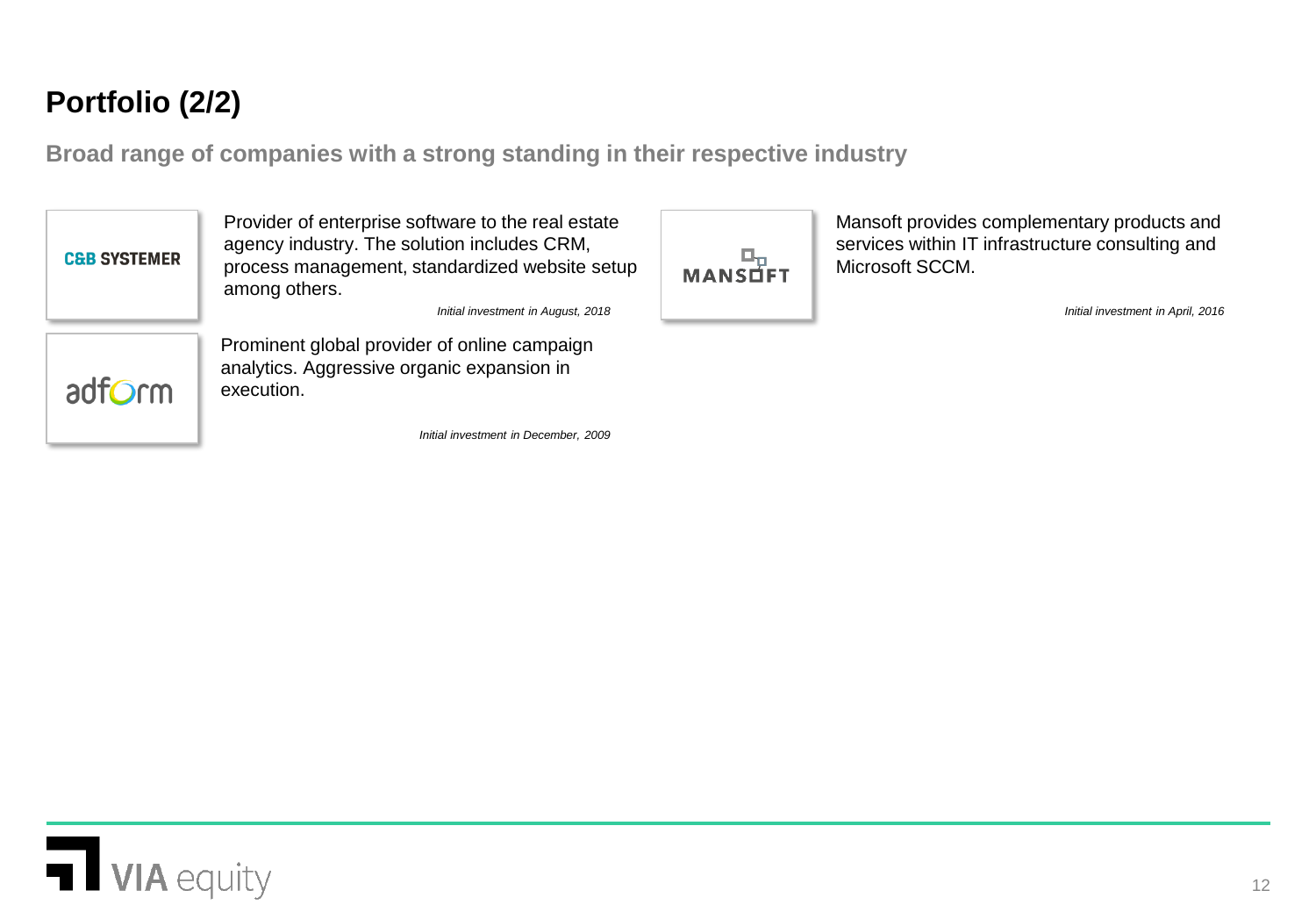# **Selected exits**

IA equity

**Since 2008, VIA has exited more than 20 investments**